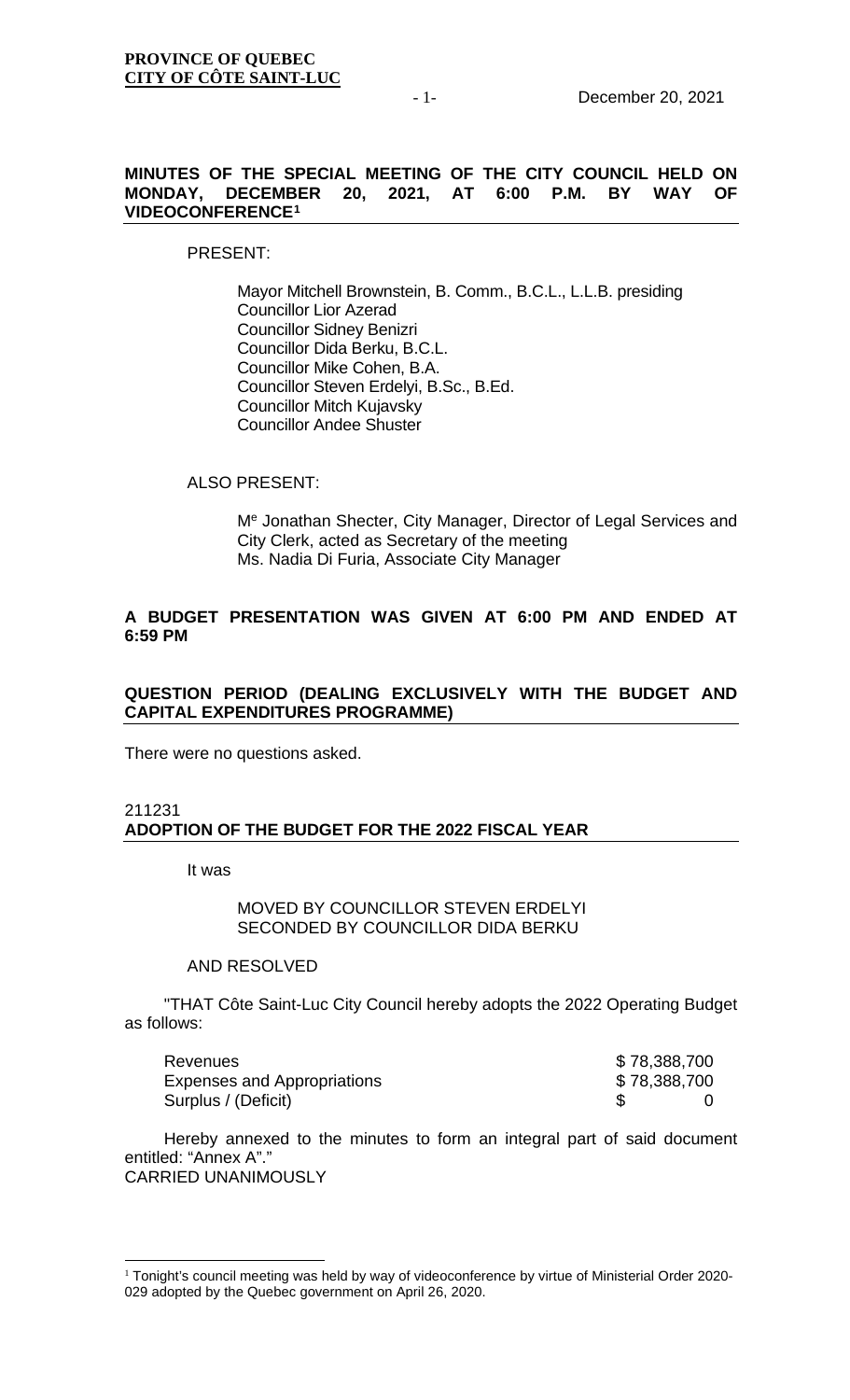#### 211232 **ADOPTION OF THE THREE-YEAR PROGRAMME OF CAPITAL EXPENDITURE FOR 2022-2023-2024**

#### It was

### MOVED BY COUNCILLOR STEVEN ERDELYL SECONDED BY COUNCILLOR DIDA BERKU

### AND RESOLVED

"THAT Côte Saint-Luc City Council hereby accepts and adopts the Three-Year Programme of Capital Expenditure for 2022, 2023 and 2024 for a total of \$37,058,000, plus applicable taxes, hereby annexed to the minutes to form an integral part of said document entitled: "Annex B"." CARRIED UNANIMOUSLY

#### 211233 **APPROVAL OF THE ADJOURNMENT OF THE MEETING**

It was

# MOVED BY COUNCILLOR ANDEE SHUSTER SECONDED BY COUNCILLOR MIKE COHEN

#### AND RESOLVED:

"THAT Côte Saint-Luc City Council hereby authorizes the Mayor to declare the Meeting adjourned." CARRIED UNANIMOUSLY

# **AT 7:03 P.M. MAYOR BROWNSTEIN DECLARED THE MEETING ADJOURNED.**

\_\_\_\_\_\_\_\_\_\_\_\_\_\_\_\_\_\_\_\_\_\_\_ MITCHELL BROWNSTEIN MAYOR

\_\_\_\_\_\_\_\_\_\_\_\_\_\_\_\_\_\_\_\_\_\_\_ JASON PRÉVOST ASSISTANT CITY CLERK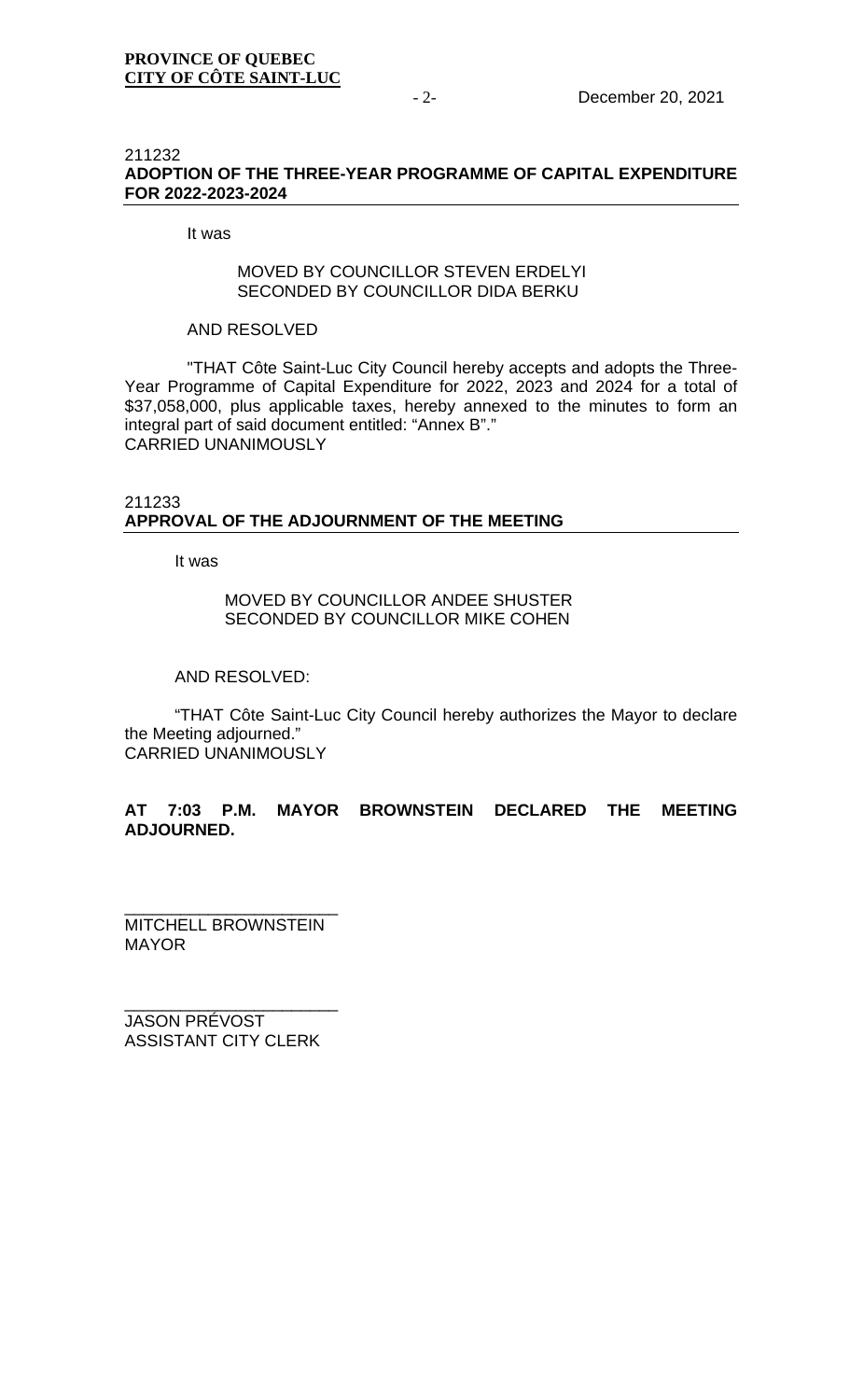|                             | <b>LIST OF ANNEXES</b>        |                                                                             |
|-----------------------------|-------------------------------|-----------------------------------------------------------------------------|
| <b>Resolution</b><br>number | Corresponding<br><b>Annex</b> | <b>Document</b>                                                             |
| 211231                      | Annex A                       | 2022 Operating Budget Summary<br>For the year ending December 31,<br>2022   |
| 211232                      | Annex B                       | <b>Capital Investment Budget</b><br>Three-Year Plan<br>$2022 - 2023 - 2024$ |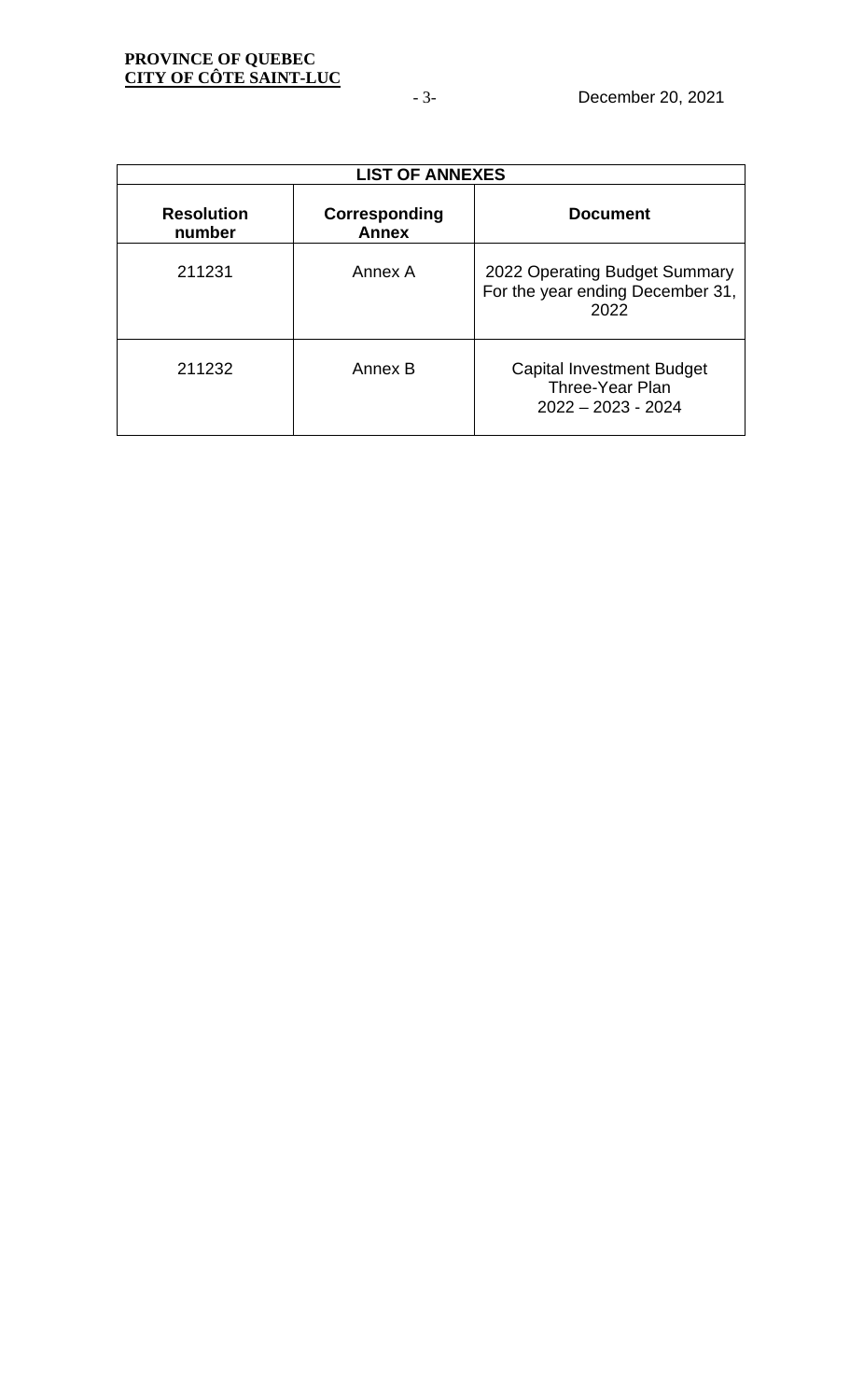Г

# **For the year ending December 31, 2022 Operating Budget Summary City of Cote Saint-Luc**

|                                                      |               |               |               |                |               |                |               |              | Variance      |              |
|------------------------------------------------------|---------------|---------------|---------------|----------------|---------------|----------------|---------------|--------------|---------------|--------------|
|                                                      | <b>Budget</b> | <b>Budget</b> | <b>Budget</b> | <b>Staff</b>   | <b>Budget</b> | <b>Staff</b>   | <b>Budget</b> | <b>Staff</b> | <b>Budget</b> |              |
|                                                      | 2018          | 2019          | 2020          | 2020           | 2021          | 2021           | 2022          | 2022         | 2022 vs. 2021 |              |
|                                                      | \$            | \$            | \$            |                | \$            |                | \$            |              | \$            | %            |
|                                                      |               |               |               |                |               |                |               |              |               |              |
| <b>REVENUES</b>                                      |               |               |               |                |               |                |               |              |               |              |
| <b>Revenues from local taxation</b>                  |               |               |               |                |               |                |               |              |               |              |
| <b>Municipal Taxes</b>                               | 57,936,700    | 59,532,000    | 60,566,800    |                | 61,333,460    |                | 62,932,400    |              | 1,598,940     | 2.61%        |
| Local improvement tax                                | 79,230        | 79,480        | 79,900        |                | 104,000       |                | 102,000       |              | (2,000)       | $(1.92\%)$   |
| Special Tax - Water Reserve                          | 3,704,800     | 3,806,500     | 3,787,400     |                | 3,796,060     |                | 3,821,800     |              | 25,740        | 0.68%        |
| Special Tax - Road Reserve                           | 0             |               |               |                | $\Omega$      |                | 312,600       |              | 312,600       |              |
| Tariff - Black Waste Bin                             |               |               |               |                | 240,000       |                | $\mathbf 0$   |              | (240,000)     | $(100.00\%)$ |
| Tariff - Swimming Pools                              | $\Omega$      |               | U             |                | $\Omega$      |                | 50,000        |              | 50,000        |              |
| <b>Compensation for City Services</b>                | $\Omega$      | $\Omega$      | n             |                |               |                | 14,700        |              | 14,700        |              |
| Sub-total                                            | 61,720,730    | 63,417,980    | 64,434,100    |                | 65,473,520    |                | 67,233,500    |              | 1,759,980     | 2.69%        |
| <b>Compensation in lieu of taxes</b>                 |               |               |               |                |               |                |               |              |               |              |
| Quebec: Social Affairs and Education                 | 1,337,000     | 1,382,000     | 1,450,000     |                | 1,475,000     |                | 1,550,000     |              | 75,000        | 5.08%        |
| Canada: Post and other                               | 78,960        | 80,800        | 82,400        |                | 83,800        |                | 85,000        |              | 1,200         | 1.43%        |
| Sub-total                                            | 1,415,960     | 1,462,800     | 1,532,400     |                | 1,558,800     |                | 1,635,000     |              | 76,200        | 4.89%        |
|                                                      |               |               |               |                |               |                |               |              |               |              |
| <b>Other revenues</b>                                |               |               |               |                |               |                |               |              |               |              |
| <b>Aquatic and Community Center</b>                  | 917,480       | 812,900       | 734,680       |                | 726,850       |                | 726,380       |              | (470)         | $(0.06\%)$   |
| Recreation / Library and cultural activities         | 1,583,560     | 1,504,180     | 1,418,480     |                | 1,367,050     |                | 1,423,620     |              | 56,570        | 4.14%        |
| Permits & Licences                                   | 440,900       | 611,800       | 467,800       |                | 322,800       |                | 388,600       |              | 65,800        | 20.38%       |
| <b>Property Transfer Duties</b>                      | 2,200,000     | 2,650,000     | 2,800,000     |                | 3,200,000     |                | 4,000,000     |              | 800,000       | 25.00%       |
| <b>Fines and Costs</b>                               | 455,000       | 475,000       | 475,000       |                | 375,000       |                | 500,000       |              | 125,000       | 33.33%       |
| <b>Interest Revenues</b>                             | 591,000       | 611,000       | 611,500       |                | 627,000       |                | 576,000       |              | (51,000)      | (8.13%)      |
| Proceeds from sale of land/lanes                     | 10,000        | 25,000        | 10,000        |                | 48,000        |                | 150,000       |              | 102,000       | 212.50%      |
| Services rendered by Public Works/Engineering        | 95,000        | 95,000        | 102,000       |                | 105,000       |                | 110,000       |              | 5,000         | 4.76%        |
| Services rendered to the Fire Department             | 60,000        | 60,000        | 60,000        |                | 60,000        |                | 60,000        |              | $\Omega$      | 0.00%        |
| Services rendered by Emergency Medical Services      | 16,800        | 16,800        | 16,800        |                | 16,600        |                | 23,800        |              | 7,200         | 43.37%       |
| <b>Conditional Transfers &amp; Government Grants</b> | 779,120       | 811,400       | 1,100,990     |                | 1,210,180     |                | 1,420,170     |              | 209,990       | 17.35%       |
| Miscellaneous Revenues                               | 256,580       | 239,150       | 234,150       |                | 177,550       |                | 141,700       |              | (35, 850)     | (20.19%)     |
| Sub-total                                            | 7,405,440     | 7,912,230     | 8,031,400     |                | 8,236,030     |                | 9,520,270     |              | 1,284,240     | 15.59%       |
| <b>TOTAL REVENUES</b>                                | \$70,542,130  | \$72,793,010  | \$73,997,900  |                | \$75,268,350  |                | \$78,388,770  |              | \$3,120,420   | 4.15%        |
| <b>EXPENDITURES</b>                                  |               |               |               |                |               |                |               |              |               |              |
| <b>General Administration</b>                        |               |               |               |                |               |                |               |              |               |              |
| <b>City Council</b>                                  | 360,060       | 435,760       | 435,770       | 9              | 446,190       | 9              | 457,190       | 9            | 11,000        | 2.47%        |
| Finance                                              | 844,510       | 840,360       | 884,850       | 12             | 902,670       | 12             | 879,530       | 12           | (23, 140)     | (2.56%)      |
| General Council / Purchasing                         | 357,170       | 343,090       | 363,870       | 5              | 370,690       | 5              | 380,720       | 5            | 10,030        | 2.71%        |
| <b>City Manager</b>                                  | 548,630       | 590,320       | 601,100       | 5              | 612,700       | 5              | 611,590       | 5            | (1, 110)      | (0.18%)      |
| <b>Information Systems</b>                           | 879,110       | 851,600       | 810,160       | 3              | 820,460       | 3              | 872,780       | 3            | 52,320        | 6.38%        |
| Public Relations and Communication                   | 424,670       | 444,370       | 463,790       | 5              | 448,970       | 5              | 475,300       | 5            | 26,330        | 5.86%        |
| Legal Services / City Clerk                          | 294,020       | 317,490       | 332,590       |                | 343,020       | 4              | 429,830       | 5            | 86,810        | 25.31%       |
| Human Resources                                      | 568,340       | 610,720       | 605,260       | $\overline{7}$ | 668,550       | $\overline{7}$ | 711,900       | 8            | 43,350        | 6.48%        |
| Undistributed Administration expenses                | 758,260       | 580,020       | 983,640       |                | 1,283,170     |                | 1,290,320     |              | 7,150         | 0.56%        |
| Employee's Contributions - Fringe Benefits           | 5,039,420     | 5,725,100     | 5,515,500     |                | 5,595,900     |                | 6,016,800     |              | 420,900       | 7.52%        |
| Building Maintenance - City Hall                     | 335,060       | 333,400       | 366,950       |                | 400,490       | $\overline{1}$ | 418,780       | -1           | 18,290        | 4.57%        |
| 2021/12/22                                           |               |               |               |                |               |                |               |              |               | 4/6          |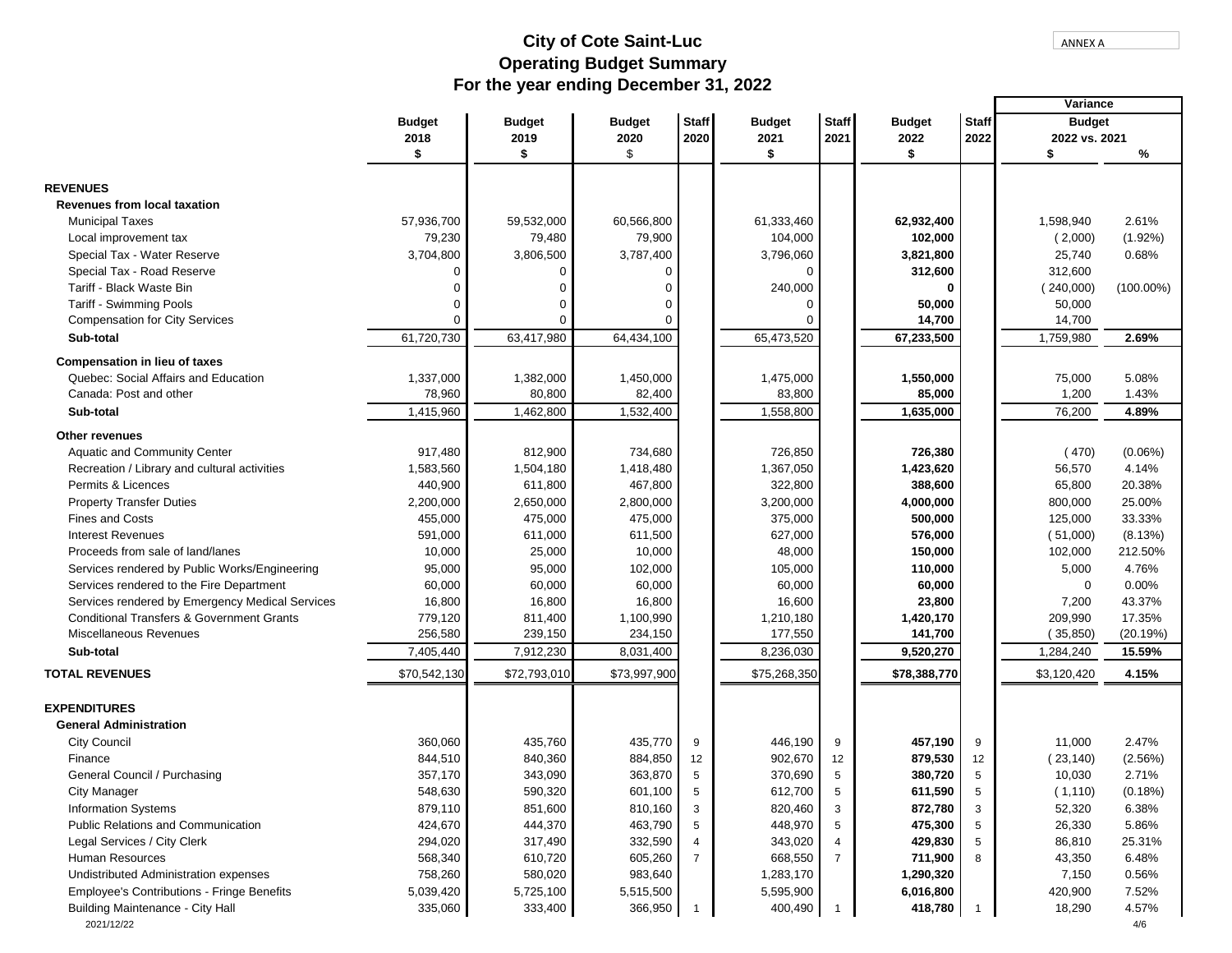# **For the year ending December 31, 2022 Operating Budget Summary City of Cote Saint-Luc**

|                                            |               |               |               |                |               |                |               |                | Variance      |            |
|--------------------------------------------|---------------|---------------|---------------|----------------|---------------|----------------|---------------|----------------|---------------|------------|
|                                            | <b>Budget</b> | <b>Budget</b> | <b>Budget</b> | <b>Staff</b>   | <b>Budget</b> | <b>Staff</b>   | <b>Budget</b> | <b>Staff</b>   | <b>Budget</b> |            |
|                                            | 2018          | 2019          | 2020          | 2020           | 2021          | 2021           | 2022          | 2022           | 2022 vs. 2021 |            |
|                                            | \$            | \$            | \$            |                | \$            |                | \$            |                | \$            | %          |
| Engineering                                | 526,580       | 534,070       | 540,530       | $\overline{7}$ | 590,490       | $\overline{7}$ | 633,490       | 8              | 43,000        | 7.28%      |
| City Planning & City Inspection            | 453,010       | 536,370       | 548,700       | $\overline{7}$ | 562,760       | 8              | 661,650       | 8              | 98,890        | 17.57%     |
| Depreciation - General Administration      |               |               |               |                |               |                | 443,900       |                | 443,900       |            |
| Depreciation - Urban Planning              |               |               |               |                |               |                | 16,100        |                | 16,100        |            |
| Sub-Total                                  | 11,388,840    | 12,142,670    | 12,452,710    | 65             | 13,046,060    | 66             | 14,299,880    | 69             | 1,253,820     | 9.61%      |
| <b>Public Safety</b>                       |               |               |               |                |               |                |               |                |               |            |
| Emergency Medical Services / Dispatch      | 770,520       | 619,190       | 639,500       | 5              | 631,930       | 5              | 646,130       | 5              | 14,200        | 2.25%      |
| Public Safety - Administration             | $\Omega$      | 360,470       | 336,270       | $\overline{4}$ | 357,090       | $\overline{4}$ | 382,840       | $\overline{4}$ | 25,750        | 7.21%      |
| Public Security / Fire Department          | 817,040       | 789,820       | 833,690       | 12             | 873,130       | 12             | 855,250       | 12             | (17,880)      | (2.05%)    |
| <b>vCOP</b>                                | 13,130        | 13,130        | 16,800        |                | 13,130        |                | 13,130        |                | 0             | 0.00%      |
| Depreciation - Public Safety               |               |               |               |                |               |                | 92,200        |                | 92,200        |            |
| Sub-Total                                  | 1,600,690     | 1,782,610     | 1,826,260     | 21             | 1,875,280     | 21             | 1,989,550     | 21             | 114,270       | 6.09%      |
| <b>Public Works</b>                        |               |               |               |                |               |                |               |                |               |            |
| Administration                             | 1,051,010     | 1,077,950     | 1,127,320     | 14             | 1,462,900     | 18             | 1,499,040     | 18             | 36,140        | 2.47%      |
| <b>Building Maintenance</b>                | 1,004,820     | 1,021,240     | 1,101,850     | 11             | 1,172,880     | 11             | 1,034,890     | 9              | (137,990)     | (11.77%)   |
| <b>Road Services</b>                       | 1,078,500     | 1,243,920     | 1,537,990     | 27             | 1,627,000     | 27             | 1,819,430     | 26             | 192,430       | 11.83%     |
| Vehicle Maintenance                        | 1,284,570     | 1,301,350     | 1,393,730     | 6              | 1,450,640     | 6              | 1,515,190     | 6              | 64,550        | 4.45%      |
| Snow Removal                               | 2,469,960     | 2,549,150     | 2,677,830     |                | 2,728,670     |                | 2,791,300     |                | 62,630        | 2.30%      |
| Street & Traffic Lights                    | 308,750       | 358,100       | 352,850       |                | 369,760       |                | 363,300       |                | (6,460)       | (1.75%)    |
| Parks & Green Areas                        | 1,703,490     | 1,823,540     | 1,709,560     | 29             | 1,766,730     | 30             | 2,006,630     | 32             | 239,900       | 13.58%     |
| Depreciation - Public Works                |               |               |               |                |               |                | 2,552,300     |                | 2,552,300     |            |
| Sub-Total                                  | 8,901,100     | 9,375,250     | 9,901,130     | 87             | 10,578,580    | 92             | 13,582,080    | 91             | 3,003,500     | 28.39%     |
| <b>Environmental Services</b>              |               |               |               |                |               |                |               |                |               |            |
| <b>Water Distribution</b>                  | 2,158,780     | 2,170,030     | 2,695,650     |                | 2,691,170     |                | 2,582,910     |                | (108,260)     | $(4.02\%)$ |
| Water Distribution - Debt Service          | 558,000       | 585,710       | 572,780       |                | 576,340       |                | 579,840       |                | 3,500         | 0.61%      |
| Garbage Removal/Disposal                   | 1,081,700     | 1,081,700     | 1,357,160     |                | 1,729,570     |                | 1,412,170     |                | (317,400)     | (18.35%)   |
| Depreciation - Environmental Services      |               |               |               |                |               |                | 916,600       |                | 916,600       |            |
| Sub-Total                                  | 3,798,480     | 3,837,440     | 4,625,590     | $\mathbf 0$    | 4,997,080     | $\mathbf 0$    | 5,491,520     | $\mathbf 0$    | 494,440       | 9.89%      |
| Recreation                                 |               |               |               |                |               |                |               |                |               |            |
| Administration                             | 968,540       | 1,041,330     | 1,128,750     | 15             | 1,115,520     | 14             | 1,113,540     | 14             | (1,980)       | (0.18%)    |
| Building Maintenance - Recreation/Gym/Pool | 139,650       | 139,580       | 140,590       |                | 168,630       |                | 164,150       |                | (4,480)       | $(2.66\%)$ |
| <b>Gym Expenses</b>                        | 83,440        | 92,410        | 79,050        |                | 101,790       |                | 94,010        |                | (7,780)       | (7.64%)    |
| Arena Operations                           | 636,430       | 477,230       | 591,250       | $\overline{7}$ | 608,910       | $\overline{7}$ | 596,920       | 6              | (11,990)      | (1.97%)    |
| Building Maintenance - Arena               | 241,400       | 240,490       | 240,450       |                | 236,300       |                | 277,200       |                | 40,900        | 17.31%     |
| Skating Rinks/Grants to Associations       | 85,410        | 189,860       | 64,250        |                | 84,450        |                | 94,030        |                | 9,580         | 11.34%     |
| Parkhaven Pool Activities                  | 308,530       | 315,230       | 288,630       | S              | 278,660       | S              | 322,020       | S              | 43,360        | 15.56%     |
| <b>Tennis Club</b>                         | 114,530       | 117,000       | 108,600       | S              | 113,160       | S              | 123,150       | S              | 9,990         | 8.83%      |
| Parks/Playgrounds Activities               | 457,110       | 440,660       | 430,770       | S              | 427,820       | S              | 502,340       | S              | 74,520        | 17.42%     |
| Sports/Playground Apparatus                | 328,180       | 280,220       | 342,370       | 6              | 301,480       | 6              | 349,430       | 6              | 47,950        | 15.90%     |
| <b>Building Maintenance - Park Chalets</b> | 60,130        | 55,920        | 107,070       |                | 100,690       |                | 105,920       |                | 5,230         | 5.19%      |
| P.E. Trudeau/Kirwan Parks Maintenance      | 182,160       | 252,320       | 203,640       | $\overline{2}$ | 176,270       | $\overline{2}$ | 157,950       | $\overline{2}$ | (18,320)      | (10.39%)   |
| <b>Senior Services</b>                     | 20,380        | 19,450        | 10,250        |                | 9,750         |                | 1,750         |                | (8,000)       | (82.05%)   |
| <b>Special Events</b>                      | 143,800       | 145,270       | 149,400       |                | 161,440       |                | 155,820       |                | (5,620)       | (3.48%)    |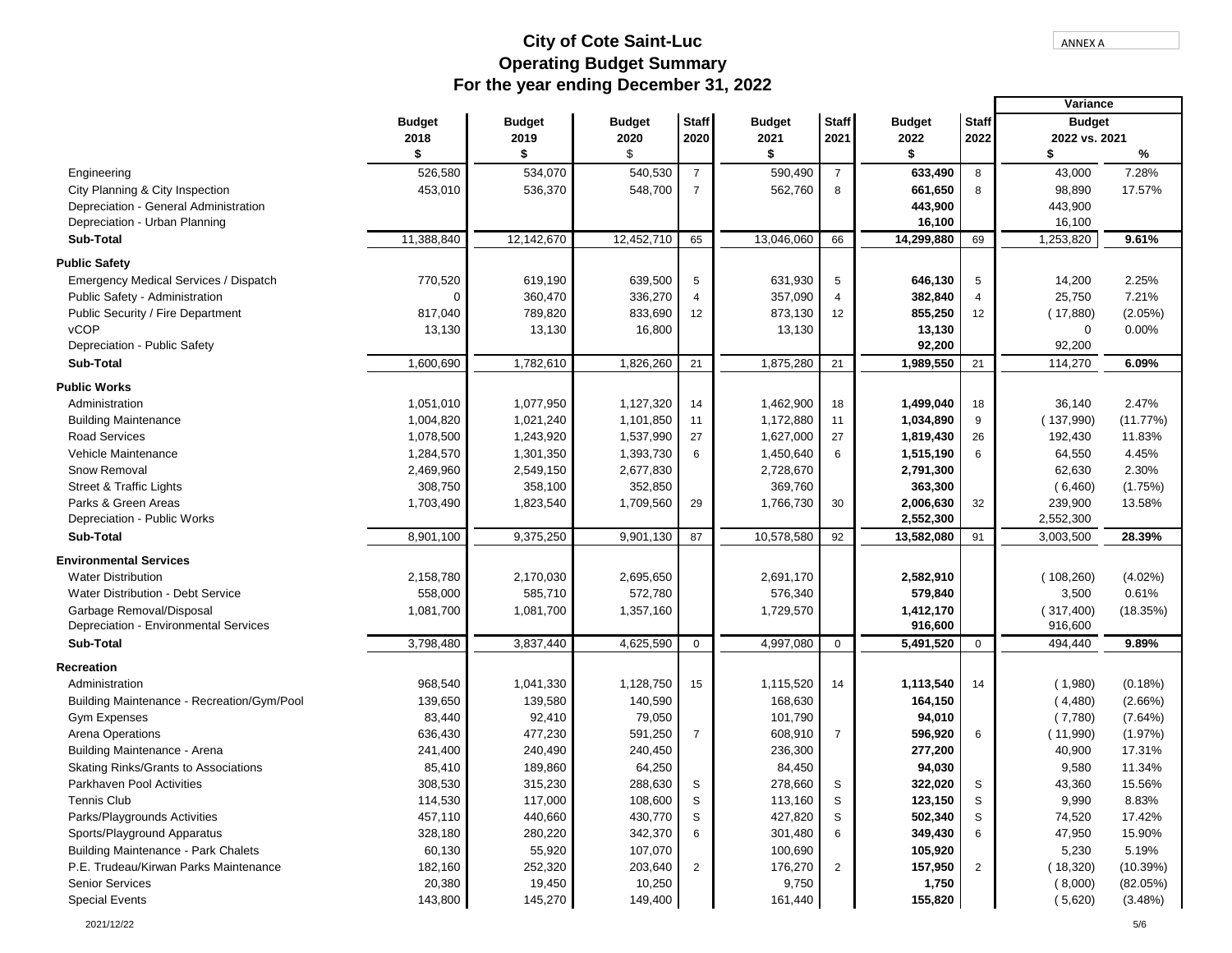Г

# **For the year ending December 31, 2022 Operating Budget Summary City of Cote Saint-Luc**

|                                                            |               |               |               |              |               |              |               |                  | Variance      |             |
|------------------------------------------------------------|---------------|---------------|---------------|--------------|---------------|--------------|---------------|------------------|---------------|-------------|
|                                                            | <b>Budget</b> | <b>Budget</b> | <b>Budget</b> | <b>Staff</b> | <b>Budget</b> | <b>Staff</b> | <b>Budget</b> | <b>Staff</b>     | <b>Budget</b> |             |
|                                                            | 2018          | 2019          | 2020          | 2020         | 2021          | 2021         | 2022          | 2022             | 2022 vs. 2021 |             |
|                                                            | \$            | \$            | \$            |              | \$            |              | \$            |                  | \$            | %           |
| <b>Social Cultural Activities</b>                          | 326,320       | 432,030       | 313,900       | S            | 290,420       | S            | 286,620       | S                | (3,800)       | $(1.31\%)$  |
| Depreciation - Recreation, Library and Culture             |               |               |               |              |               |              | 3,217,300     |                  | 3,217,300     |             |
| Sub-Total                                                  | 4,096,010     | 4,239,000     | 4,198,970     | 30           | 4,175,290     | 29           | 7,562,150     | 28               | 3,386,860     | 81.12%      |
|                                                            |               |               |               |              |               |              |               |                  |               |             |
| Library                                                    |               |               |               |              |               |              |               |                  |               |             |
| Library services                                           | 2,624,760     | 2,691,980     | 2,819,560     | 41           | 2,849,240     | 41           | 2,936,950     | 41               | 87,710        | 3.08%       |
| <b>Building Maintenance - Library</b>                      | 254,350       | 259,620       | 268,500       |              | 266,700       |              | 284,550       |                  | 17,850        | 6.69%       |
| Sub-total                                                  | 2,879,110     | 2,951,600     | 3,088,060     | 41           | 3,115,940     | 41           | 3,221,500     | 41               | 105,560       | 3.39%       |
| Aquatic and community centre                               |               |               |               |              |               |              |               |                  |               |             |
| Pool                                                       | 1,314,710     | 1,441,200     | 1,262,730     | 3            | 1,195,110     | 3            | 1,250,190     | 3                | 55,080        | 4.61%       |
| <b>General Building</b>                                    | 1,354,910     | 1,381,790     | 1,376,000     | 20           | 1,372,330     | 21           | 1,546,570     | 22               | 174,240       | 12.70%      |
| Cardio-Vascular Fitness Equipment Room                     | 10,630        | 11,300        | 13,000        |              | 10,000        |              | 5,770         |                  | (4,230)       | $(42.30\%)$ |
| <b>Toddler Exercise Room</b>                               | 17,520        | 3,500         | 3,500         |              | 8,500         |              | 7,500         |                  | (1,000)       | (11.76%)    |
| Teen and Game Room                                         | 29,160        | 34,460        | 32,900        |              | 25,250        |              | 28,000        |                  | 2,750         | 10.89%      |
| Kitchen/Multi-Purpose Room                                 | 20,750        | 24,250        | 19,000        |              | 23,600        |              | 26,690        |                  | 3,090         | 13.09%      |
| Sub-total                                                  | 2,747,680     | 2,896,500     | 2,707,130     | 23           | 2,634,790     | 24           | 2,864,720     | 25               | 229,930       | 8.73%       |
| Total expenses before debt service & financing costs       | 35,411,910    | 37,225,070    | 38,799,850    | 267          | 40,423,020    | 273          | 49,011,400    | 275              | 8,588,380     | 21.25%      |
| Debt Service and Other Financing Costs                     |               |               |               |              |               |              |               |                  |               |             |
| Interest Payments / Bank Charges                           | 1,279,390     | 1,326,830     | 1,331,030     |              | 1,247,070     |              | 1,038,000     |                  | (209,070)     | (16.76%)    |
| Agglomeration Apportionment (Quote-part)                   | 27,039,930    | 27,255,990    | 26,521,300    |              | 27,494,200    |              | 30,452,300    |                  | 2,958,100     | 10.76%      |
| Quote-part Agglomeration - Cost of Water                   | 1,401,820     | 1,344,670     | 1,376,300     |              | 1,334,900     |              | 1,361,600     |                  | 26,700        | 2.00%       |
| Quote-part Agglomeration- Downtown Contribution            | 551,200       | 551,000       | 551,000       |              | 564,000       |              | 570,000       |                  | 6,000         | 1.06%       |
| Contribution C.M.M.                                        | 500,000       | 491,000       | 519,650       |              | 527,440       |              | 537,130       |                  | 9,690         | 1.84%       |
| Provision/ Reserve                                         | 0             | $\Omega$      | 100,000       |              | 50,000        |              | 125,000       |                  | 75,000        | 150.00%     |
|                                                            |               |               |               |              |               |              |               |                  |               |             |
| <b>Capital Repayments</b>                                  | 4,739,800     | 4,985,000     | 5,090,700     |              | 5,697,000     |              | 5,158,800     |                  | (538, 200)    | (9.45%)     |
| Provincial Share of Capital Repayments                     | (617,620)     | (638, 170)    | (680, 920)    |              | (680, 920)    |              | (26,900)      |                  | 654,020       | (96.05%)    |
| Appropriation to/from Capital Projects                     | $\Omega$      | $\Omega$      |               |              | $\Omega$      |              |               |                  | $\Omega$      | 0.00%       |
| Appropriation to/from Working Fund                         | 441,120       | 462,120       | 455,740       |              | 421,850       |              | 433,340       |                  | 11,490        | 2.72%       |
| Appropriation to/from Unrestricted Cumulative Surplus      | $\Omega$      | $\Omega$      |               |              | (1,445,700)   |              | (2,958,500)   |                  | (1,512,800)   | 104.64%     |
| Appropriation to/from Financing Activity                   | (105, 320)    | (110, 400)    | (116, 650)    |              | (114, 410)    |              | (137,500)     |                  | (23,090)      | 20.18%      |
| Appropriation to/from Water Financial Reserve              | (150,000)     | (150,000)     |               |              | (300,000)     |              | (300,000)     |                  | $\mathbf 0$   | 0.00%       |
| Appropriation to/from Roads Financial Reserve              | 0             | 0             |               |              | $\Omega$      |              | 312,600       |                  | 312,600       | 0.00%       |
| Appropriation needed in future -Pension/Other              | 49,900        | 49,900        | 49,900        |              | 49,900        |              | 49,900        |                  | $\Omega$      | 0.00%       |
| <b>Sub-Total</b>                                           | 35,130,220    | 35,567,940    | 35,198,050    |              | 34.845.330    |              | 36,615,770    |                  | 1,770,440     | 5.08%       |
| <b>TOTAL EXPENSES</b>                                      | 70,542,130    | 72,793,010    | 73,997,900    | 267          | 75,268,350    | 273          | 85,627,170    | $\overline{275}$ | 10,358,820    | 13.76%      |
| Other Adjustments - Depreciation Related to Long-Term Debt |               | \$0           | \$0           |              | \$0           |              | (7,238,400)   |                  | (7,238,400)   |             |
| <b>TOTAL EXPENSES AND ADJUSTMENTS</b>                      | \$70,542,130  | \$72,793,010  | \$73,997,900  |              | \$75,268,350  |              | \$78,388,770  |                  | \$3,120,420   | 4.15%       |
| <b>SURPLUS/(DEFICIT)</b>                                   | 0             | $\mathbf 0$   | 0             |              | 0             |              | $\mathbf 0$   |                  |               |             |